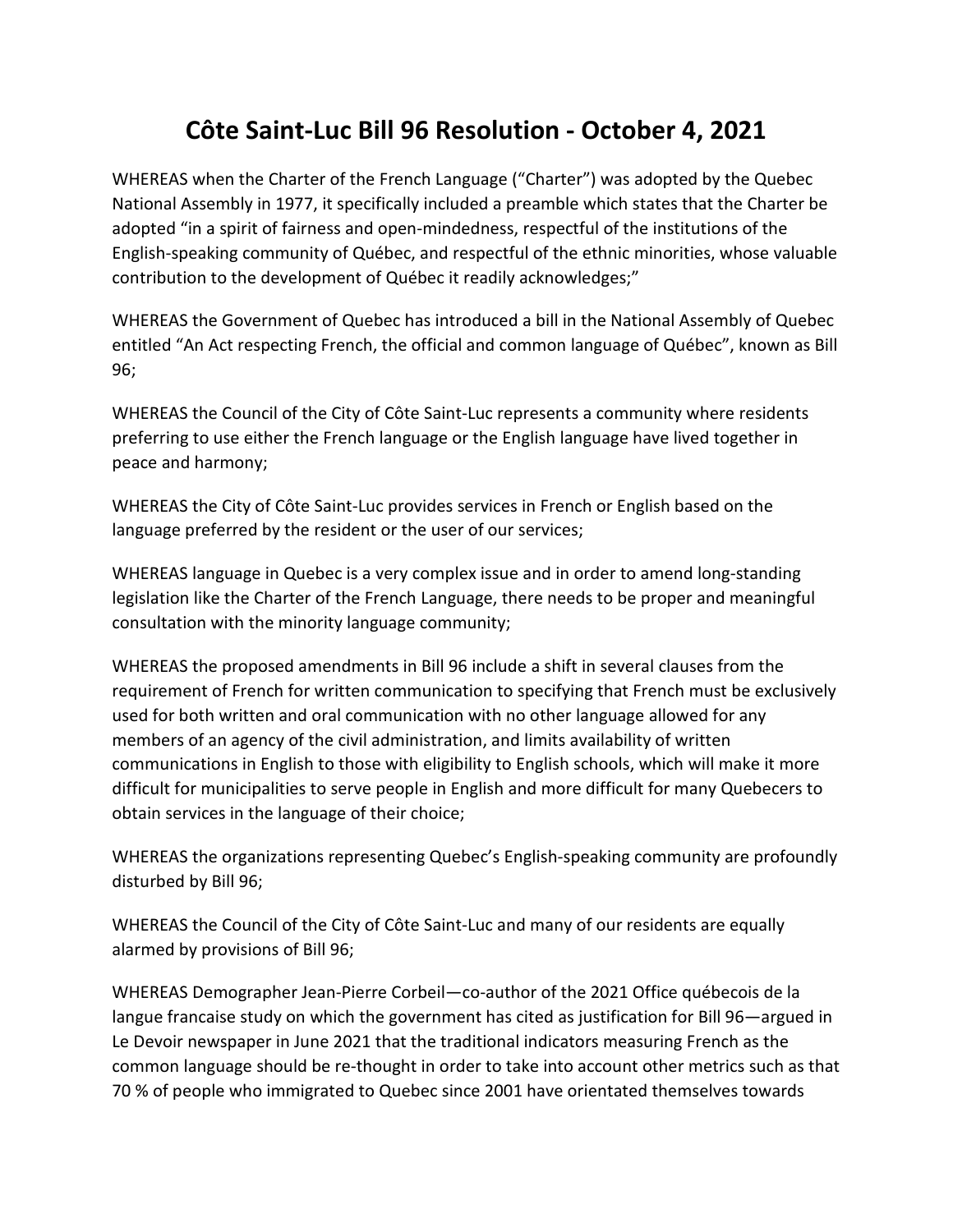French in the public sphere, in other words at workplaces and at school, even if they continue to speak their first language at home, and that this indicator presents a more realistic and accurate snapshot of the strength and vitality of French;

WHEREAS groups like the Barreau du Québec have pointed out the potential conflict of Bill 96 with provisions of the Canadian constitution designed to protect minority language communities such as Section 133 of the Constitution Act 1867;

WHEREAS groups like the Conseil du patronat du Québec have pointed out the significant problems that Bill 96 poses for the business community that has already suffered financially during the COVID-19 pandemic;

WHEREAS Bill 96 would require an agency of the civil administration to file an annual report to state the number of positions that require knowledge of a language other than French and make directives specifying the nature of the situations in which it intends to use a language other than French;

WHEREAS by making it illegal for two Quebec government or municipal employees to speak to each other in English, even if they are both English-speaking, it will further discourage Englishspeaking Quebecers from applying or working for the Quebec government. According to the 2016 census, English is the first official language spoken by 13.7% of the Quebec population, yet only 1% of Quebec's civil service are English-speaking;

WHEREAS the Association of Suburban Municipalities of which the City of Côte Saint-Luc is part has expressed its concerns with the provision of Bill 96 dealing with the bilingual status of municipalities such as Côte Saint-Luc;

WHEREAS the number of students enrolled in the English-language public and private schools declined by 61.3% from 256,251 in the 1971-1972 school year to 99,042 in 2019-2020;

WHEREAS Bill 96 will have a further detrimental effect on the number of children being able to attend English schools;

WHEREAS Bill 96 will serve as an indirect way to ensure that English-language CEGEPs will be in a perpetual decline. This is accomplished by setting a cap on the percentage of spaces available at English-language CEGEPs, and then setting up a system that will inevitably lower that cap year after year.;

WHEREAS Bill 96 will impact on rights, liberties, freedoms and obligations of the residents of the City of Côte Saint-Luc in respect of their ability to use the language of their choice in the public sphere;